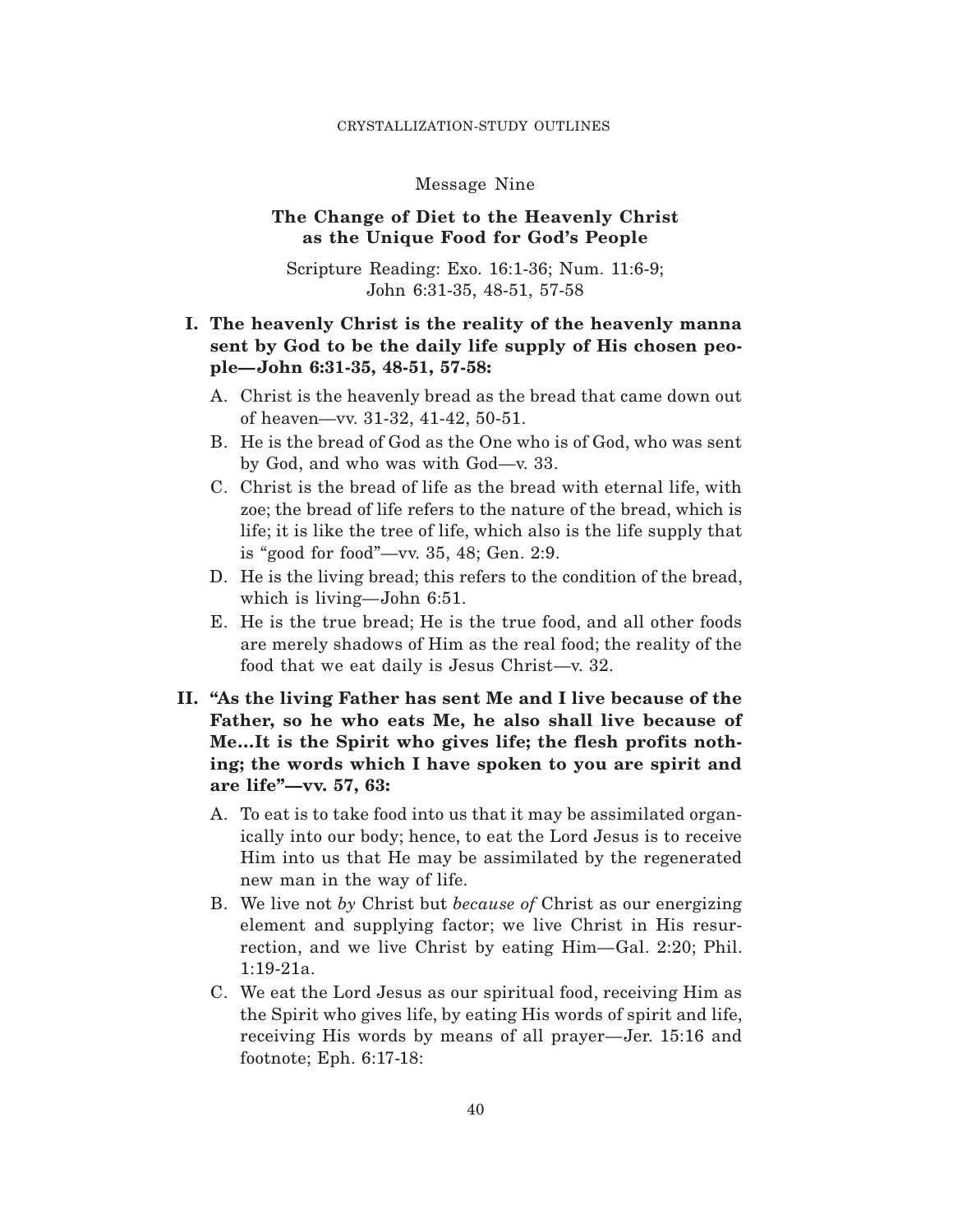#### EXODUS (1)

### Message Nine (continuation)

- 1. His spoken words are the embodiment of the Spirit of life; He is now the life-giving Spirit in resurrection, and the Spirit is embodied in His words.
- 2. When we receive His words by exercising our spirit, we get the Spirit, who gives life—cf. *Hymns,* #612.
- **III. The deep truth in Exodus 16 is that God wants to change our diet to a diet of Christ as the real manna sent by God the Father for us to be reconstituted with Christ and to live because of Christ in order to make us God's dwelling place in the universe; there is no matter in the whole book of Exodus more crucial than this:**
	- A. Although God's people had been brought out of Egypt into the wilderness of separation, they were still constituted with the element of Egypt, signifying the world; God's intention was to change their element by changing their diet in order to change the nature of His people; He wanted to change their being, their very constitution, to make them a heavenly people constituted and transformed with the heavenly Christ.
	- B. For forty years God gave the children of Israel nothing to eat but manna (16:35; Num. 11:6); this shows that God's intention in His salvation is to work Himself into the believers in Christ and to change their constitution by feeding them with Christ as their unique heavenly food, thereby qualifying them to build up the church as God's dwelling place; in fact, after being reconstituted with Christ, the believers themselves become the dwelling place of God—cf. 1 Cor. 3:16-17; 6:19; 2 Cor. 6:16; 1 Tim. 3:15; Heb. 3:6; Rev. 21:2-3.
	- C. God's way to deal with the f lesh of His people is to put it aside and to not feed it; for this reason He changes the diet of His people and sends them food that their f lesh does not like; the people of Israel abhorred the heavenly taste of manna and lusted for the worldly taste of the Egyptian food—Num. 11:5-6.
	- D. The Egyptian diet denotes all the things that we desire to feed on in order to find satisfaction; America is the leading country with respect to the Egyptian diet, the worldly entertainment; whatever we desire, hunger, and thirst after is the diet according to which our being has been constituted.
	- E. On the one hand, the heavenly manna nourishes us and heals us; on the other hand, it eliminates the negative things in us.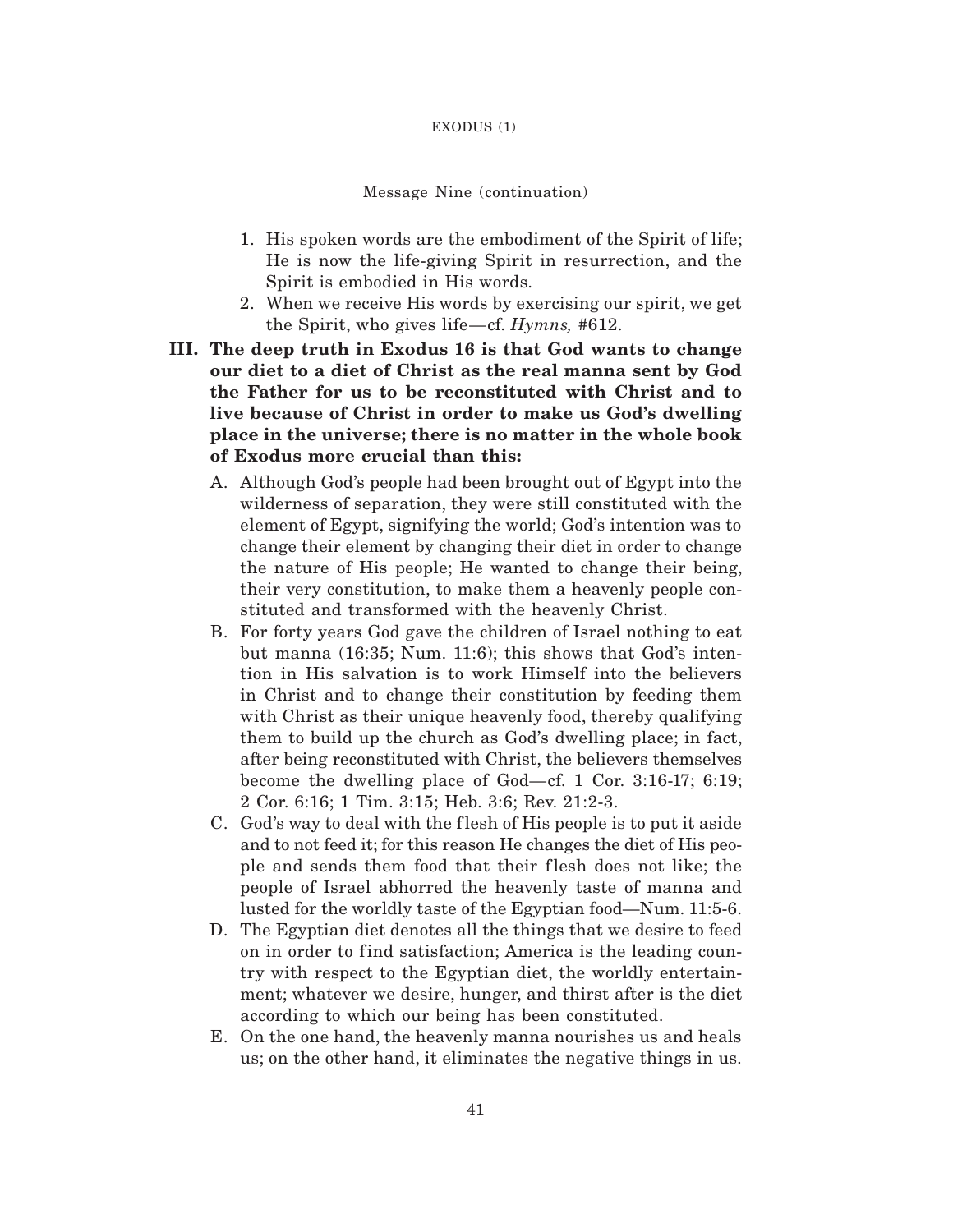#### CRYSTALLIZATION-STUDY OUTLINES

Message Nine (continuation)

- F. How marvelous it was that God gave the people nothing except manna; this indicates that He gave them nothing except Christ; may the Lord take away the desire and hunger for anything other than Christ!
- G. By feeding on manna, God's people eventually became manna; our constitution must be rearranged through the eating of Christ so that the church as the dwelling place of God may be built up; may the Lord change our diet so that we may be reconstituted with Christ and become God's dwelling place—Matt. 16:18.
- H. Along with the change of diet, we need a change of appetite; the Lord Jesus said, "Work not for the food which perishes, but for the food which abides unto eternal life"—John 6:27:
	- 1. By food, we mean anything we take into us for our satisfaction; Christ Himself is the only food that does not perish; this food abides unto eternal life.
	- 2. Whatever satisfies, strengthens, and sustains us is our food; the unique food that we take for our sustenance, strength, and satisfaction must be Christ alone.
	- 3. All those who have been regenerated need to change their diet for a change of appetite; God's intention is to cut off the worldly diet and to limit us to a diet of heavenly food, which is Christ.
	- 4. We all should be able to say, "The Lord is the only One who satisfies me. Apart from Him, I have no satisfaction. I am daily strengthened and sustained by Christ. He is the only food on which I rely."
- I. The unique food that we take for our sustenance, strength, and satisfaction must be Christ, and the one unique ministry in the New Testament conveys Christ as the unique food for God's people—Num. 11:5-6; cf. Acts 1:17, 25; 2 Cor. 4:1; 1 Tim. 1:12; 2 Cor. 3:6.

# **IV. We need to see and experience the characteristics of Christ as our unique food, our daily manna, for our metabolic transformation:**

A. Manna is a mystery—Exo. 16:15; Col. 2:2; Isa. 9:6; Eph. 3:4; John 3:8: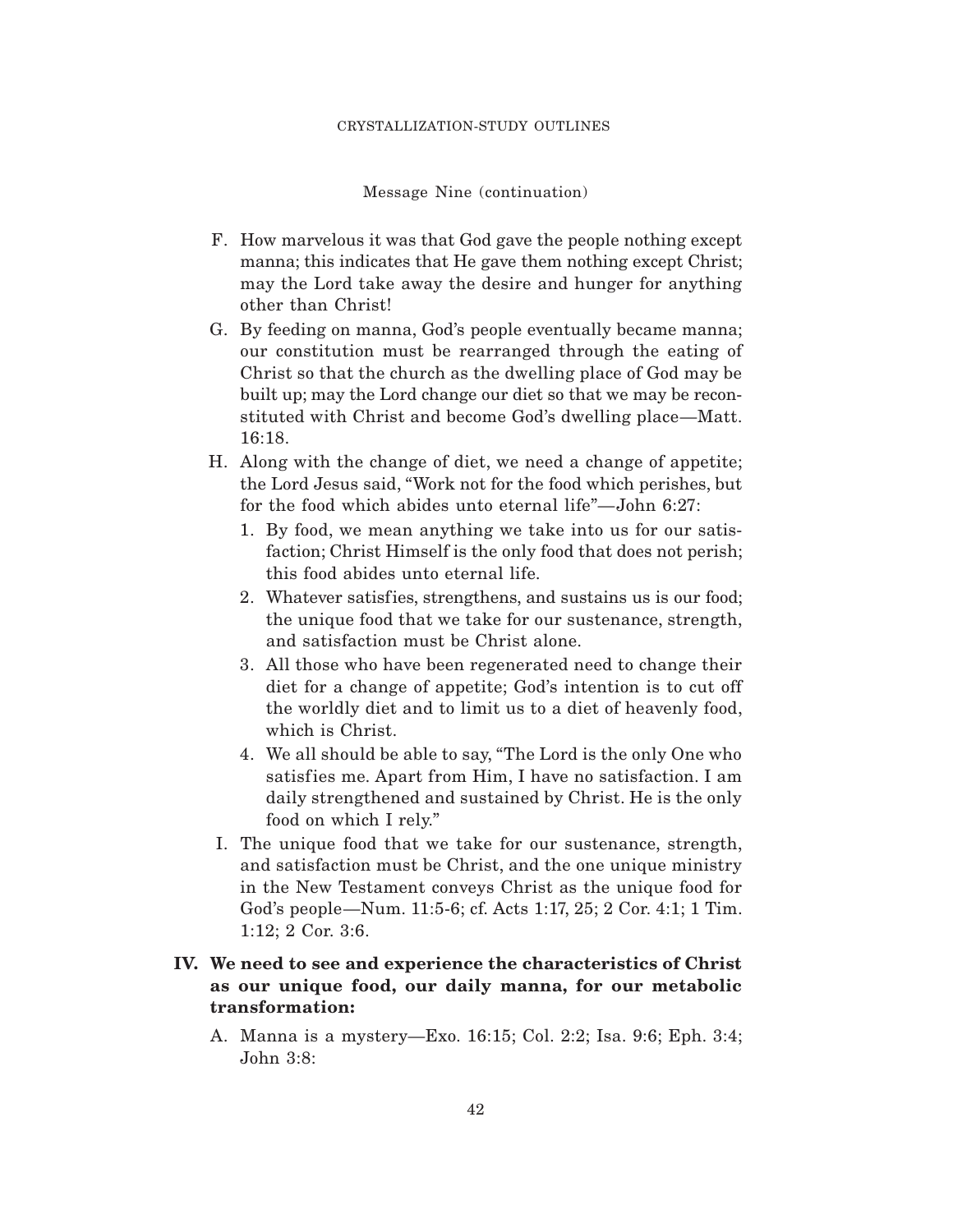### EXODUS (1)

### Message Nine (continuation)

- 1. The Hebrew word *man hu,* from which the word *manna* derives, means "What is it?"—Exo. 16:15.
- 2. Just as we cannot analyze or explain manna, we cannot analyze or explain the Lord Jesus; to the people of the world, Christ is the real manna, the real "what is it?"
- B. Manna is a long-term miracle; manna was sent every morning, and it had to be gathered every morning; this indicates that we cannot store up the supply of Christ but that the experience of Christ as our life supply must be daily, morning by morning; as our food, Christ will last for eternity—vv. 4, 21; cf. Matt. 6:34.
- C. Manna is from heaven; on the one hand, the Lord Jesus is "the bread out of heaven"; on the other hand, He is "the bread of God," the One who came down out of heaven to be our food— Exo. 16:4; John 6:32-33, 51.
- D. Manna comes with the dew, which signifies the Lord's refreshing and watering grace brought in by His fresh compassions; grace is God reaching us to refresh us and water us—Exo. 16:13-14; Num. 11:9; Psa. 133:3; Lam. 3:22-23; Heb. 4:16; Psa. 110:3.
- E. Manna comes in the morning, indicating that it gives us a new beginning through our living contact with the Lord—Exo. 16:21; cf. S. S. 1:6b; 7:12; John 5:39-40; Rom. 6:4; 7:6.
- F. Manna is small; Christ was born in a manger, and He was raised in the home of a carpenter in a small, despised town; this indicates that the Lord did not make a display of His greatness but preferred to be small in the eyes of man—Exo. 16:14; Luke 2:12; John 6:35; cf. Judg. 9:9, 11, 13; Matt. 13:31-32.
- G. Manna is fine, indicating that Christ is even and balanced and that He became small enough for us to eat—Exo. 16:14; John 6:12.
- H. Manna is round, indicating that as our food Christ is eternal, perfect, and full, without shortage or defect—Exo. 16:14; John 8:58.
- I. Manna is white, showing that Christ is clean and pure, without any mixture—Exo. 16:31; Psa. 12:6; 119:140; 2 Cor. 11:3b.
- J. Manna is like frost, signifying that Christ not only cools and refreshes us but also kills the negative things within us— Exo. 16:14; Prov. 17:27.